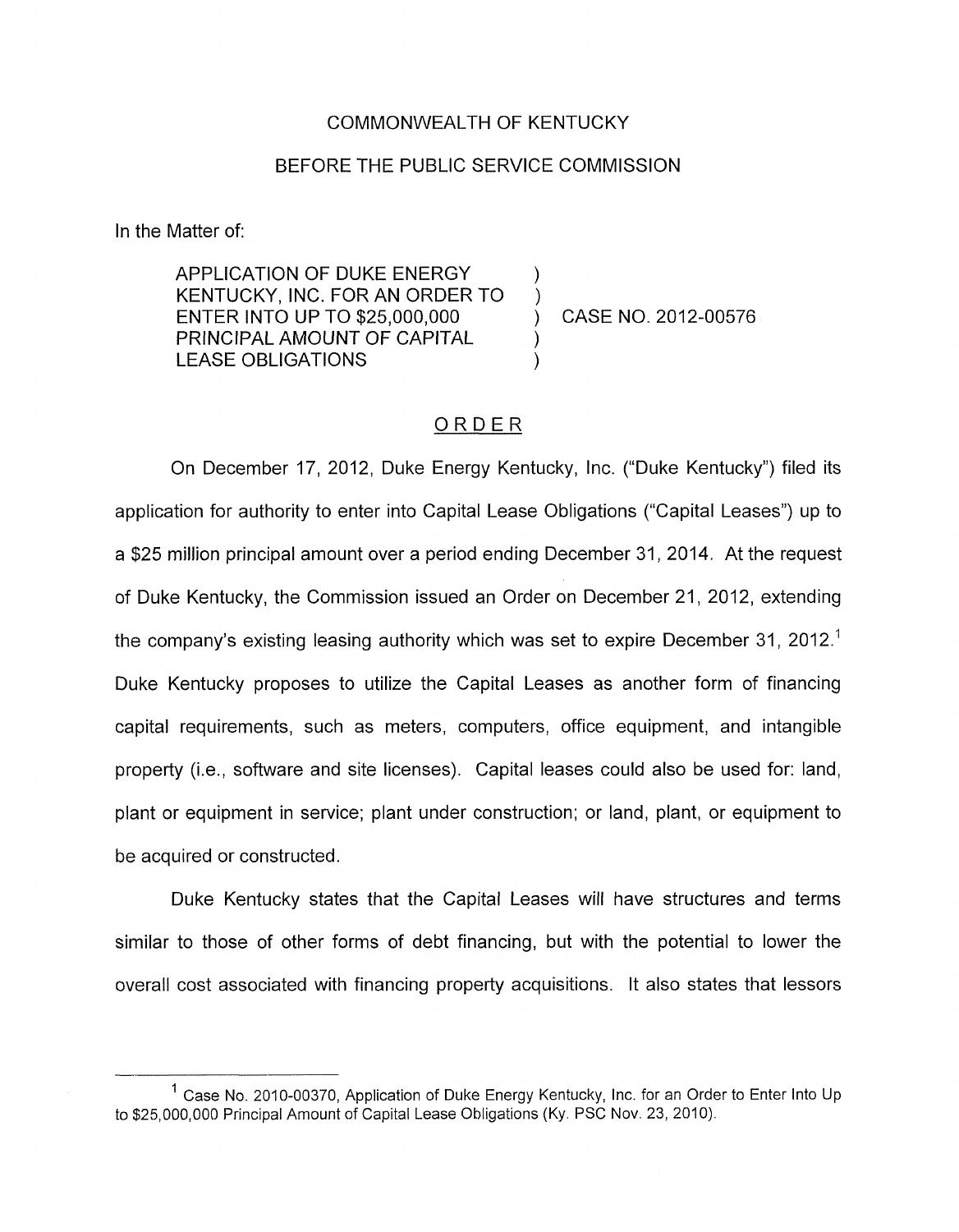having higher credit ratings than Duke Kentucky can often secure capital at a lower cost, and that in some instances, a lessor may be able to better utilize tax depreciation benefits than Duke Kentucky as lessee, which may lower the cost of financing.

Duke Kentucky may enter into one or more participation agreements with its affiliates and a lessor in connection with the Capital Leases for the purpose of providing administrative efficiencies and for the convenience of the parties involved. At the end of a lease, Duke Kentucky anticipates that it will have the following options: (1) renew the lease, (2) purchase the property, or (3) terminate the lease. Duke Kentucky will retain its obligation to pursue the best terms available for the structure selected.

The Commission, having considered the evidence of record and being otherwise sufficiently advised, finds that Duke Kentucky's entering into Capital Lease obligations up to \$25 million is for lawful objects within its corporate purposes, is necessary and appropriate for and consistent with the proper performance of its service to the public, is reasonably necessary and appropriate for such purposes, and should therefore be approved. We also find that Duke Kentucky should be required to document the Capital Leases it enters into; therefore, we will impose the documentation requirements set forth in ordering paragraph 3 below.

IT IS THEREFORE ORDERED that:

1 **I** Duke Kentucky is authorized to enter into Capital Leases up to \$25 million in one or more transactions through December 31 , 2014.

2. Duke Kentucky shall agree only to such terms and prices that are consistent with the parameters set out in its application.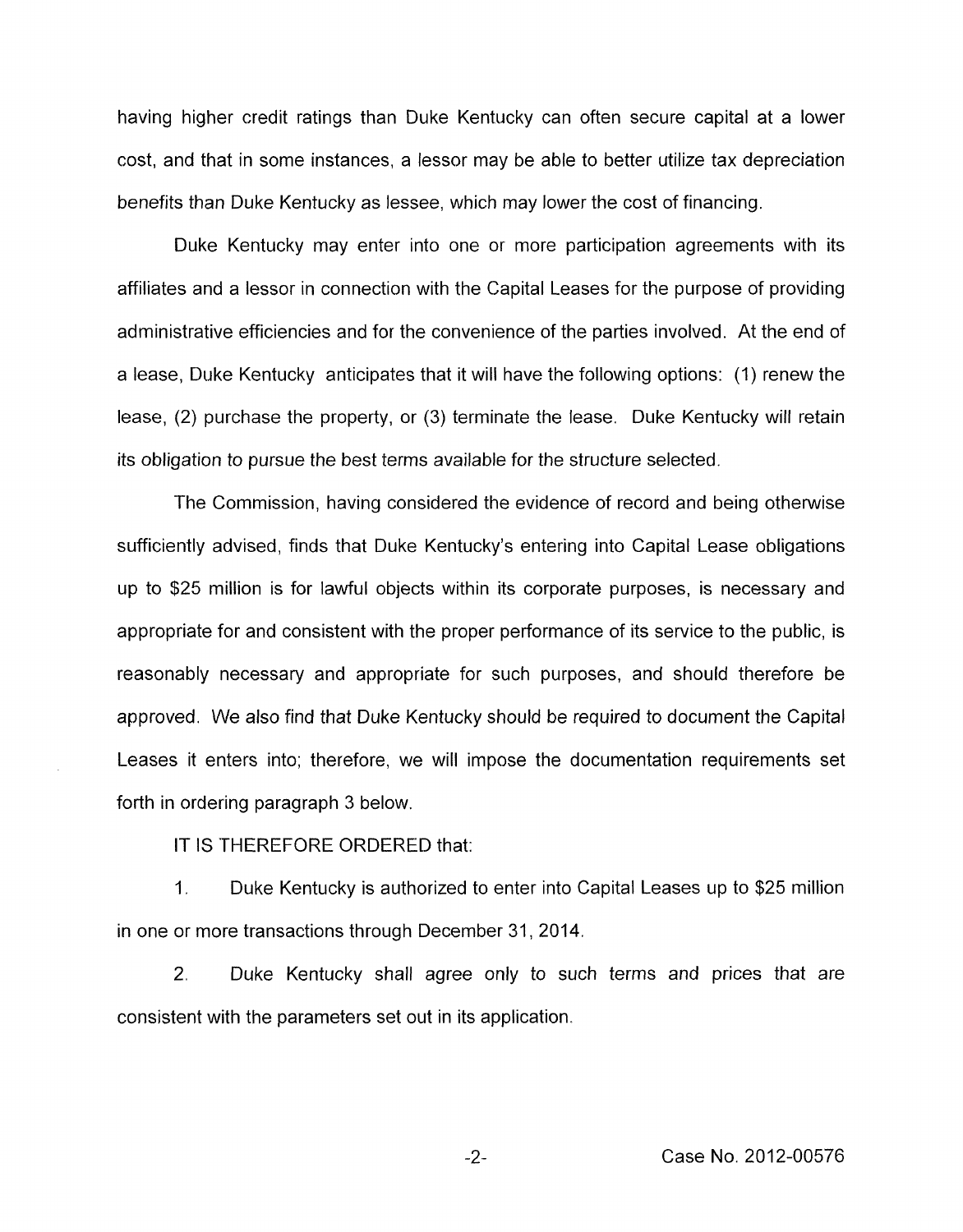**3.** Duke Kentucky shall, within 10 days after entering into a Capital Lease, file with the Commission a statement setting forth the starting date and period of the lease, a description of the property, the name and address of the lessor, the dollar amount of the lease, any stated or implied interest rate, all fees and expenses included in the lease and a copy of any participation agreements. In addition, Duke Kentucky shall perform an analysis comparing the cost of financing through Capital Leases to that of other forms of debt financing for any Capital Lease in excess of \$1,000,000. The analysis and supporting data should be retained as documentation for establishing ratepayer benefits from Capital Leases during future rate proceedings.

**4.** The proceeds from the transactions authorized herein shall be used only for the lawful purposes set out in the application.

*5.* Any documents filed pursuant to ordering paragraph 3 of this Order shall reference the number of this case and shall be retained in the utility's general correspondence file.

Nothing contained herein shall be construed as a finding of value for any purpose or as a warranty on the part of the Commonwealth of Kentucky or any agency thereof as to the securities authorized herein.

By the Commission<br>ENTERED FEB 14 2013 **KENTUCKY PUBLIC** /ICE COMMISSION

ATTEST:

Carpe D. Guenwell